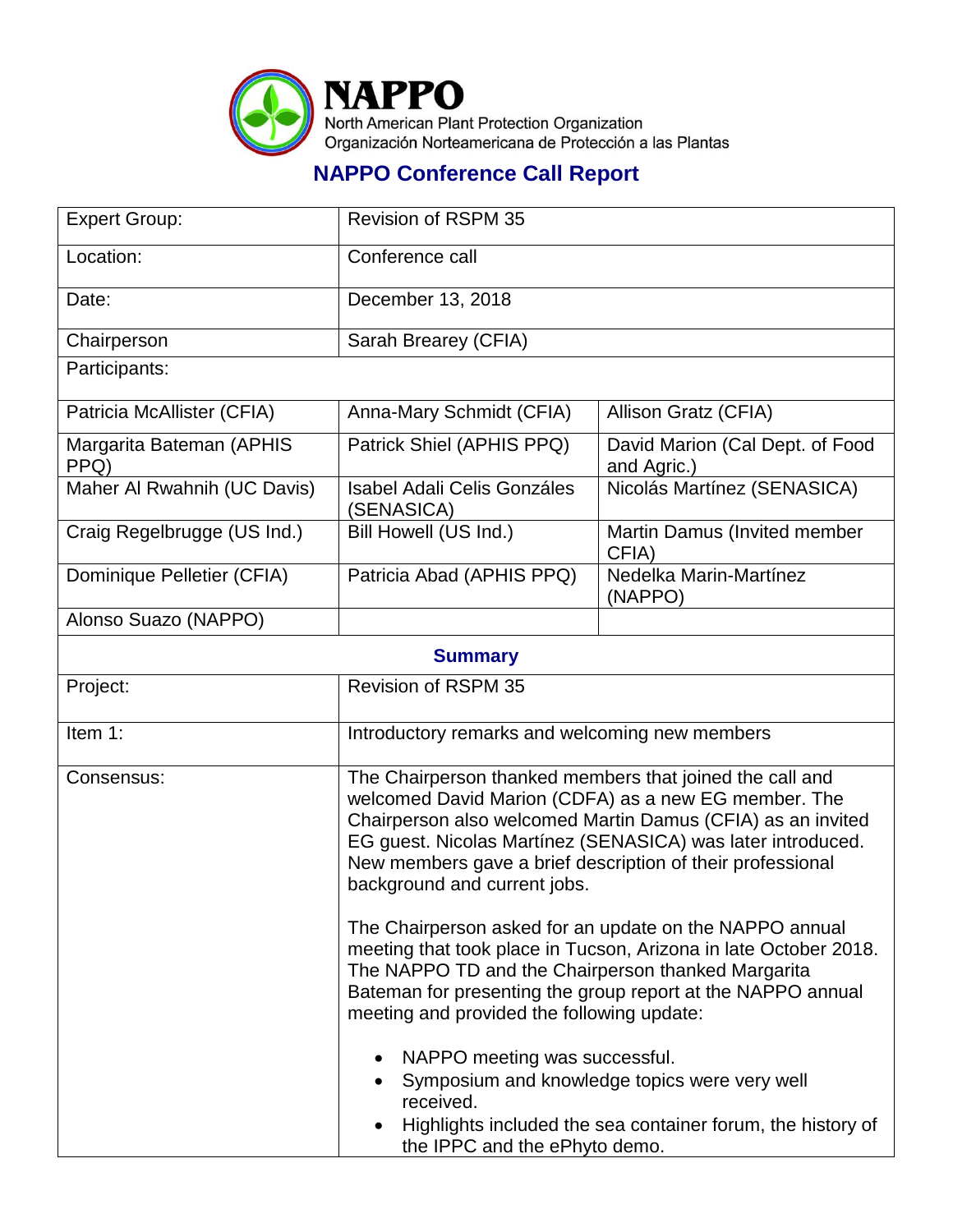|            | • Good flow between talks.                                                    |  |  |
|------------|-------------------------------------------------------------------------------|--|--|
|            | Rich agenda.                                                                  |  |  |
|            | • Record attendance from the industry.                                        |  |  |
|            | • Approval and signing of a new regional standard for the                     |  |  |
|            | NAPPO region (RSPM 41).                                                       |  |  |
|            | The TD also thanked PPQ staff for the meeting                                 |  |  |
|            | organization and content.                                                     |  |  |
| Item 2:    | Review / amend / approve conference call agenda                               |  |  |
|            |                                                                               |  |  |
| Consensus: | Agenda was approved as it is.                                                 |  |  |
| Item 3:    | Selection of meeting rapporteur                                               |  |  |
| Consensus: | Alonso Suazo (NAPPO TD) offered to be the rapporteur and to                   |  |  |
|            | provide the written conference call report to the Chairperson.                |  |  |
| Item 4:    | Pest Tables (Annex 1 and 2) – Discussion and update from the<br>EG subgroups. |  |  |
| Consensus: | Margarita Bateman provided the following updates from the                     |  |  |
|            | subgroups work on virus pests (Tables 1 and 2), fungal                        |  |  |
|            | pathogens (Table 3) and bacterial and phytoplasma pathogens                   |  |  |
|            | $(Table 4)$ :                                                                 |  |  |
|            | The subgroup finished the review of the literature.                           |  |  |
|            | The update work on the tables is complete and the                             |  |  |
|            | document is now with the PPQ Science and Technology                           |  |  |
|            | group to validate the presence of the viruses in the region.                  |  |  |
|            | The PPQ S&T work on the tables is expected to be                              |  |  |
|            | completed by the spring of 2019.                                              |  |  |
|            | The Chairperson also informed the group that:                                 |  |  |
|            | The CFIA plant health assessment group is also reviewing                      |  |  |
|            | the updates on the pest lists.                                                |  |  |
|            | Martin Damus will be working on the arthropod pests list                      |  |  |
|            | (New Table).                                                                  |  |  |
|            | During these discussions, an EG members reminded the group                    |  |  |
|            | about sharing the information before a final version is produced              |  |  |
|            | and about the platform that the NAPPO Secretariat will provide                |  |  |
|            | to facilitate information exchange and sharing. The TD informed               |  |  |
|            | the group that:                                                               |  |  |
|            | NAPPO is developing the guidelines for the group to use                       |  |  |
|            | the NAPPO intranet portal.                                                    |  |  |
|            | The work on the guidelines will be completed in the week                      |  |  |
|            | of December 17 and the group will be notified as soon as                      |  |  |
|            | the guidelines are ready.                                                     |  |  |
|            | Members are encouraged to upload the updated tables for                       |  |  |
|            | other members to view after the NAPPO Secretariat                             |  |  |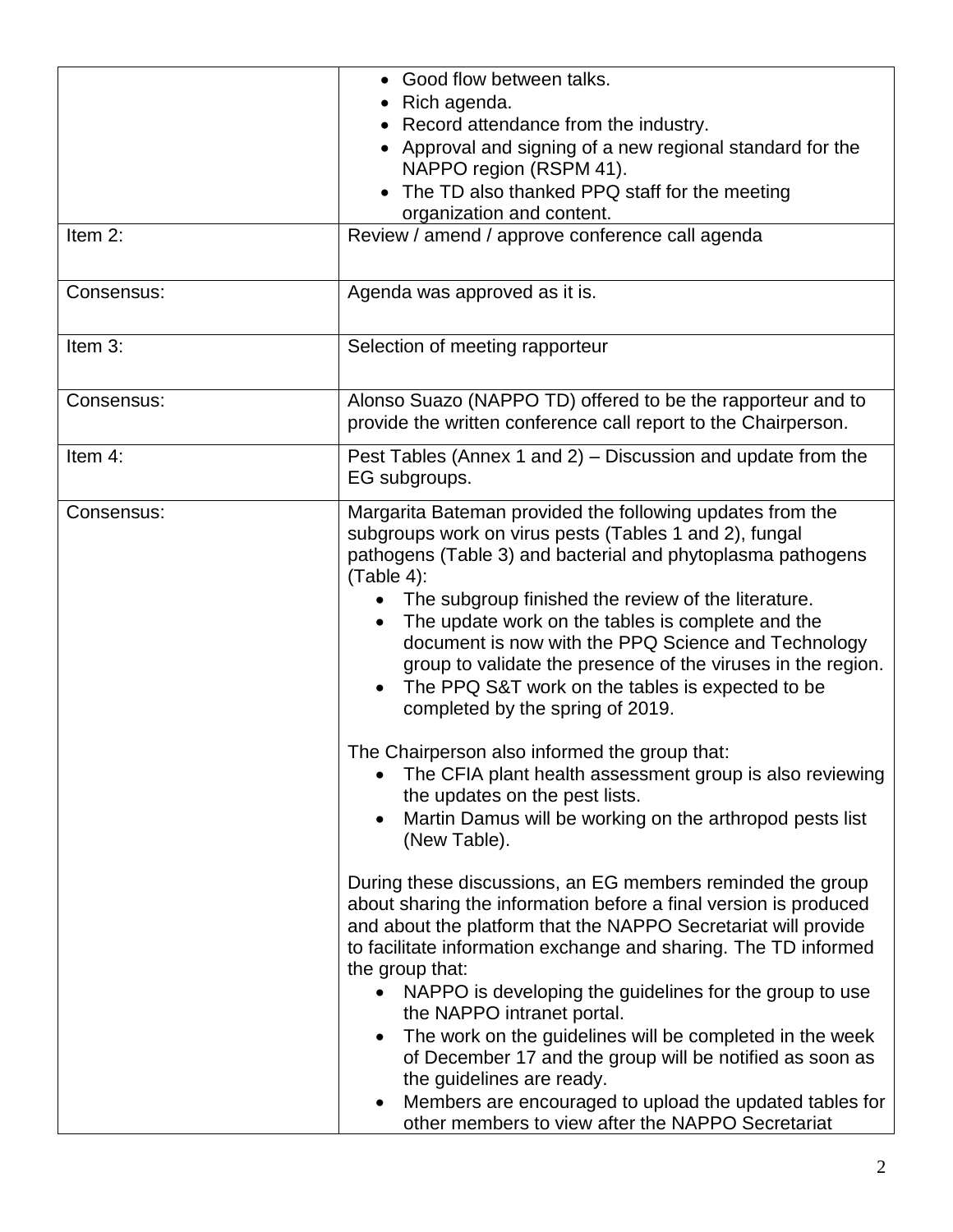| provides the guidelines, usernames and passwords to<br>login into the system.<br>The TD also requested volunteers from the group to test<br>the Momentum Telecom system to work on the document<br>comments in a visually interactive manner. Sarah<br>Brearey, Margarita Bateman and Isabel Celis agreed to<br>do the brief test with the NAPPO Secretariat next week.                                                                                                                                                                                                                                                                                                                                                                                                                                                                                                                 |
|-----------------------------------------------------------------------------------------------------------------------------------------------------------------------------------------------------------------------------------------------------------------------------------------------------------------------------------------------------------------------------------------------------------------------------------------------------------------------------------------------------------------------------------------------------------------------------------------------------------------------------------------------------------------------------------------------------------------------------------------------------------------------------------------------------------------------------------------------------------------------------------------|
| Updates on the fungal pathogens:                                                                                                                                                                                                                                                                                                                                                                                                                                                                                                                                                                                                                                                                                                                                                                                                                                                        |
| Isabel Celis provided the following updates:<br>Mexico reviewed and updated the pathogens list. The<br>$\bullet$<br>modified list will be reviewed by CFIA PRA experts to<br>check for pest status in the region.<br>Dave confirmed that he received the list from Isabel and<br>$\bullet$<br>will check it soon.                                                                                                                                                                                                                                                                                                                                                                                                                                                                                                                                                                       |
| Arthropods pest table (New Table) updates:                                                                                                                                                                                                                                                                                                                                                                                                                                                                                                                                                                                                                                                                                                                                                                                                                                              |
| The Chairperson indicated that Martin Damus will assist Isabel<br>Celis on the work with the arthropods table. Isabel Celis informed<br>the group that Mrs. Isabel Ruiz Galvan who was initially assigned<br>to work on the arthropods table is no longer an EG member. The<br>Chairperson also indicated that CFIA has a few questions about<br>the approach used to produce the arthropods pest table. Martin<br>Damus noted that:<br>If the arthropods table includes all arthropod pests of<br>$\bullet$<br>grapevine and stone fruits, the list will be too long (around<br>450 species in one reference).<br>The group needs to decide what kind of list will be<br>$\bullet$<br>included in the arthropods table, for example, a list of<br>major pests. Approaches suggested included:                                                                                          |
| use arthropod guilds (groups of organisms that<br>$\circ$<br>attack in the same manner).<br>consider a list based on those insects that move in<br>$\circ$<br>budwood because most of the vegetative material<br>movement of grapevines and pome fruits in the<br>NAPPO region are budwoods. Concerns were<br>expressed that even when considering only<br>budwood the list will still be very extensive and<br>meeting the timeline expectations will be difficult.<br>Canada indicated that most of the material moved<br>into Canada are bareroot plants mostly from the<br>US. Margarita Bateman indicated that this<br>information will be provided to the S&T group for<br>their pest list assessment. Margarita suggested<br>that the table should include the presence of these<br>species in each NAPPO country to make it<br>consistent with other tables. Martin Damus noted |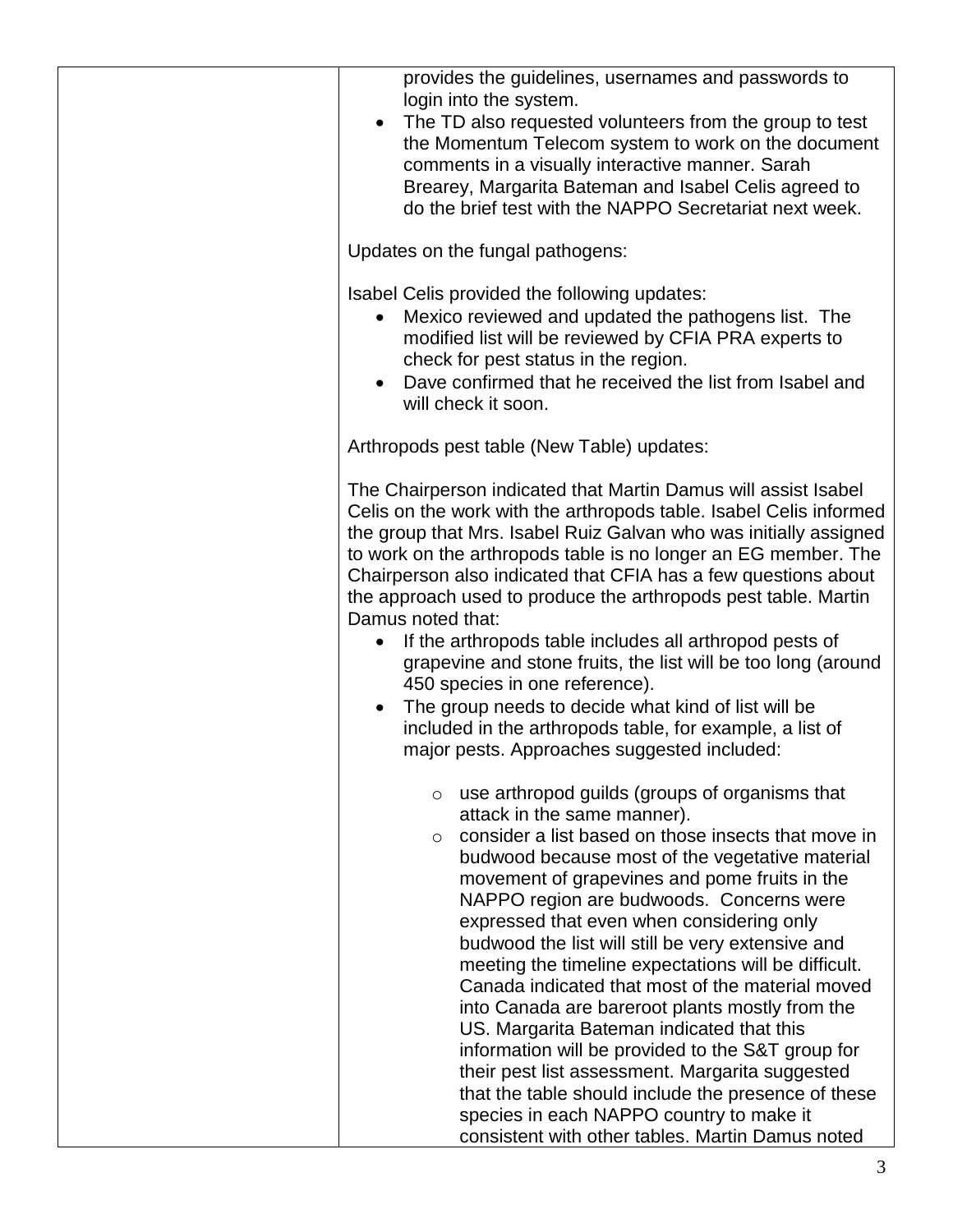| that in the pathogens list, some species are from<br>countries outside the NAPPO region and indicated<br>that using the criteria of pest in the NAPPO region<br>will standardize the information with the tables<br>already in the standard. The Chairperson<br>suggested to the group to consider that the<br>standard could be used by other country when<br>moving material to the region and supported the<br>proposal to include in the pest list species that are<br>outside the NAPPO region.<br>Consider adding in the standard a statement that<br>$\circ$<br>all material should be free of insects.<br>Implement management strategies in the standard<br>$\circ$<br>to address insect issues including treatments and<br>phytosanitary measures in general. The usefulness<br>and equivalency of the list was questioned if<br>management strategies are included.<br>Consider using a list of insects that are vectors of<br>$\circ$<br>pathogens in the list. Margarita suggested to look<br>for insect vectors in the American<br>Phytopathological Society publications. Martin<br>Damus suggested to indicate in the list of<br>pathogens whether a specific pathogen has an<br>insect vector. This will help his efforts in generating<br>an insect list. |
|-----------------------------------------------------------------------------------------------------------------------------------------------------------------------------------------------------------------------------------------------------------------------------------------------------------------------------------------------------------------------------------------------------------------------------------------------------------------------------------------------------------------------------------------------------------------------------------------------------------------------------------------------------------------------------------------------------------------------------------------------------------------------------------------------------------------------------------------------------------------------------------------------------------------------------------------------------------------------------------------------------------------------------------------------------------------------------------------------------------------------------------------------------------------------------------------------------------------------------------------------------------------------------|
| Table 6. Nematode pests updates:<br>Canada has initiated the table update and has sent it to<br>the CFIA PRA group.<br>The US has identified an expert to work on the nematodes<br>$\bullet$<br>pest list. Pat Shiel indicated that nematodes are primarily<br>vectors of diseases.<br>No table for fruit trees but there is a table for grapevine.<br>The Chairperson suggested to fill this gap.<br>Pat Shiel will use the grapevines list as a reference to<br>$\bullet$<br>generate the fruit tree nematodes list. When completed,<br>he will provide the list to the S&T experts in PPQ.<br>Mexico will review the table once a draft produced by<br>$\bullet$<br>Canada and the US is available.                                                                                                                                                                                                                                                                                                                                                                                                                                                                                                                                                                      |
| Annex 2: Virus Table. Updates provided by Anna-Mary:<br>Anna-Mary informed the group that she received a list<br>$\bullet$<br>from Maher and it is currently under review by the CFIA<br>PRA unit.<br>The list will be shared with the EG members.                                                                                                                                                                                                                                                                                                                                                                                                                                                                                                                                                                                                                                                                                                                                                                                                                                                                                                                                                                                                                          |
| Fungal Pathogens Table 3 (New Table). Update provided by<br>Anna-Mary:<br>No draft available yet.                                                                                                                                                                                                                                                                                                                                                                                                                                                                                                                                                                                                                                                                                                                                                                                                                                                                                                                                                                                                                                                                                                                                                                           |